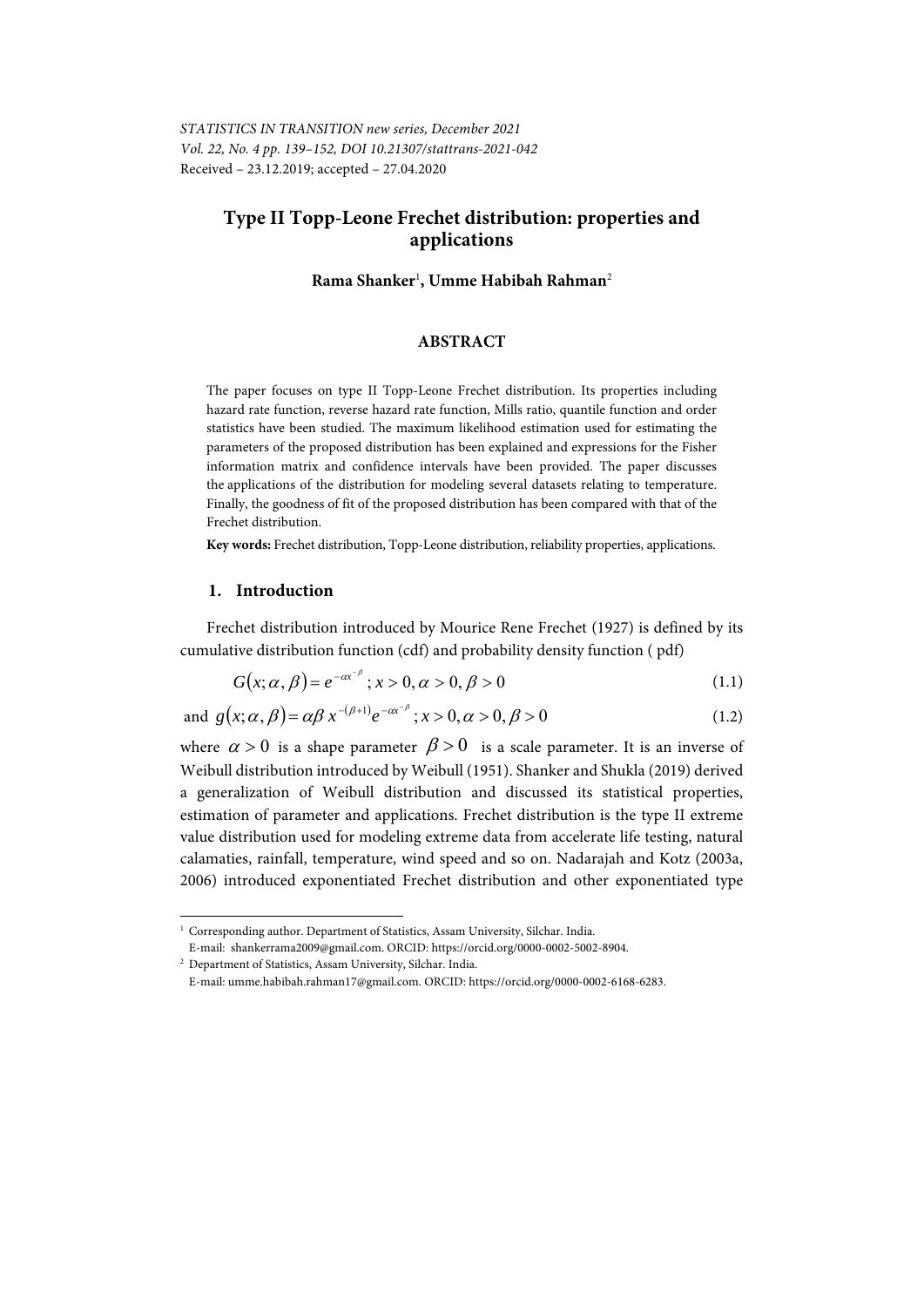distributions and discussed their statistical properties and parameter estimation. Mubarak (2012) discussed maximum likelihood and least squares estimates for the parameter of Frechet distribution based on progressive type II censoring. The transmuted Frechet distribution and Marshall-Olkin Frechet distribution were discussed by Mahmoud and Mandouh (2013) and Krishna and Jose (2013), respectively. The Bayesian estimation of the shape parameter of Frechet distribution using different prior distribution and various loss functions has been discussed by Nasir and Aslam (2015). The beta exponential Frechet distribution and Weibull- Frechet distribution have been discussed by Mead *et al* (2017) and Afify *et al* (2016), respectively.

The Topp-Leone distribution (TLD) proposed by Topp and Leone (1955) is one of the continuos distribution useful for generating new distribution. The most important characteristics of TLD is to provides closed forms for both the pdf and cdf. The TLD distribution received attention in statistics after the works of Nadarajah and Kotz (2003b) who studied some properties of TLD including moments, central moments and characteristic function. Ghitany *et.al.* (2005) discussed some reliability measures and stochastic orderings of TLD. The goodness of fit tests for the TLD has been studied by Al-Zahrani (2012). Reyad et al (2021) studied the properties, estimation and applications of Frechet Topp-Leone G-family of distributions.

The type-I TLD developed for empirical data with J-shaped histogram such as powered band functions and automatic calculating machine failure. Suppose a continuos random variable *X* following type-I TLD (TITLD) are given by

$$
F_{\rm TLG}(x) = [G(x)]^{\alpha} [2 - G(x)]^{\alpha}
$$
 (1.3)

and 
$$
f_{TLG}(x) = 2\alpha g(x)[1 - G(x)][G(x)]^{\alpha-1}[2 - G(x)]^{\alpha-1}
$$
 (1.4)

where  $g(x) = \frac{dG(x)}{dx}$ *dx*  $g(x) = \frac{dG(x)}{dx}$  and  $\alpha > 0$  is a shape parameter. It has been observed that the TL random variable with finite support has the same bounds as the cdf  $G(x)$  of any other random variable.

By taking  $G(x) = (1 - e^{-\lambda x})^{\beta}$ , where  $\lambda > 0$  is a scale parameter and  $\beta > 0$  is a shape parameter, as the cdf of generalized exponential distribution proposed by Gupta and Kundu (1999), Sangsanit and Bodhisuwan (2016) introduced the Topp-Leone generalized exponential distribution(TLGED) defined by its pdf and cdf,

$$
f_{TICE}(x; \alpha, \beta, \lambda) = 2\alpha\beta\lambda e^{-\lambda x} \left\{ 1 - \left(1 - e^{-\lambda x}\right)^{\beta} \right\} \left(1 - e^{-\lambda x}\right)^{\beta\alpha - 1} \left\{ 2 - \left(1 - e^{-\lambda x}\right)^{\beta} \right\}^{\alpha - 1}
$$
\n(1.5)

and  $F_{TLGE}(x; \alpha, \beta, \lambda) = (1 - e^{-\lambda x})^{\beta \alpha} \left\{ 2 - (1 - e^{-\lambda x})^{\beta} \right\}^{\alpha}$  (1.6)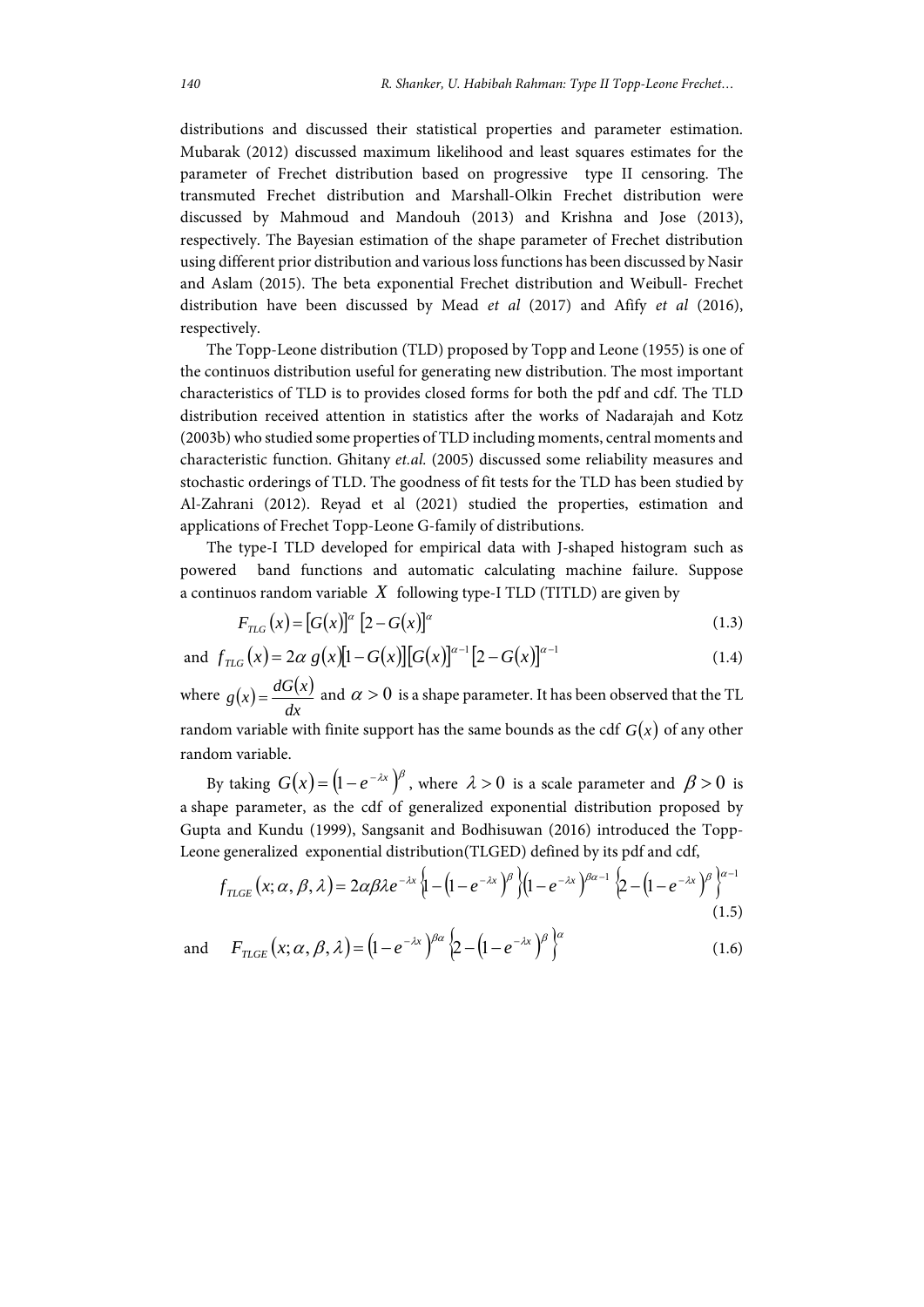Various statistical properties, estimation of parameters using maximum likelihood estimation and goodness of fit of TLGED have been studied by Sangsanit and Bodhisuwan (2016).

Recently, Elgarhy *et al* (2018) introduced Type-II Topp-Leone generalized family of distribution. Suppose,  $g(x)$  and  $G(x)$  are the pdf and cdf of the parent distribution. The pdf and cdf of a random variable *X* following Type-II Topp-Leone distribution (TIITLD) is defined by its cdf and pdf,

$$
F(x; \beta) = 1 - \left[1 - \left\{G(x)\right\}^2\right]^\beta; x > 0, \beta > 0 \tag{1.7}
$$

$$
f(x; \beta) = 2\beta g(x)G(x)\left[1 - \{G(x)\}^2\right]^{\beta - 1}; x > 0, \beta > 0
$$
 (1.8)

where  $\beta > 0$  is a shape parameter.

Since Frechet distribution has been extensively used in the modeling of data related to temperature ,it is hoped and expected that the proposed distribution which is an extension of Frechet distribution using Type II Topp-Leone distribution would provide a better fit for temperature data.

The main motivation of considering Type II Topp-Leone Frechet distribution is that Frechet distribution being two-parameter distribution is very much useful for modeling data relating to temperature and it is expected that the proposed distribution, being threeparameter distribution and based on the concept of Type II Topp-Leone distribution, would provide better fit over Frechet distribution. Some of the important properties of the proposed distribution including shapes of the pdf and cdf, asymptotic behaviour, hazard rate function, reverse hazard rate function, Mills ratio have been studied. Maximum likelihood estimation has been discussed for estimating parameters of the proposed distribuion. Finally, applications of the proposed distribution for modeling datasets relating to minimum temperature of Silchar, Assam have been discussed.

## **2. Type II Topp-Leone Frechet Distribution**

Using the cdf and pdf of Frechet distribution in (1.7) and (1.8), the cdf and the pdf of type II Topp-Leone Frechet distribution (TIITLFD) can be expressed as

$$
F(x; \alpha, \beta, \lambda) = 1 - \left\{ 1 - \left( 1 - e^{-\alpha x^{-\beta}} \right)^{\beta} \right\}^{\lambda}; x > 0, \alpha > 0, \beta > 0, \lambda > 0
$$
 (2.1)

 $f(x; \alpha, \beta, \lambda) = 2\alpha\beta\lambda x^{-(\beta+1)} e^{-2\alpha x^{-\beta}} \left\{1 - \left(e^{-\alpha x^{-\beta}}\right)^2\right\}^{\lambda-1}; x > 0, \alpha > 0, \beta > 0, \lambda > 0$  (2.2) where  $\alpha$  and  $\lambda$  are shape parameters and  $\beta$  is a scale parameter. Further,

$$
\lim_{x \to -\infty} F(x; \alpha, \beta, \lambda) = 0
$$
  
and 
$$
\lim_{x \to +\infty} F(x; \alpha, \beta, \lambda) = 1
$$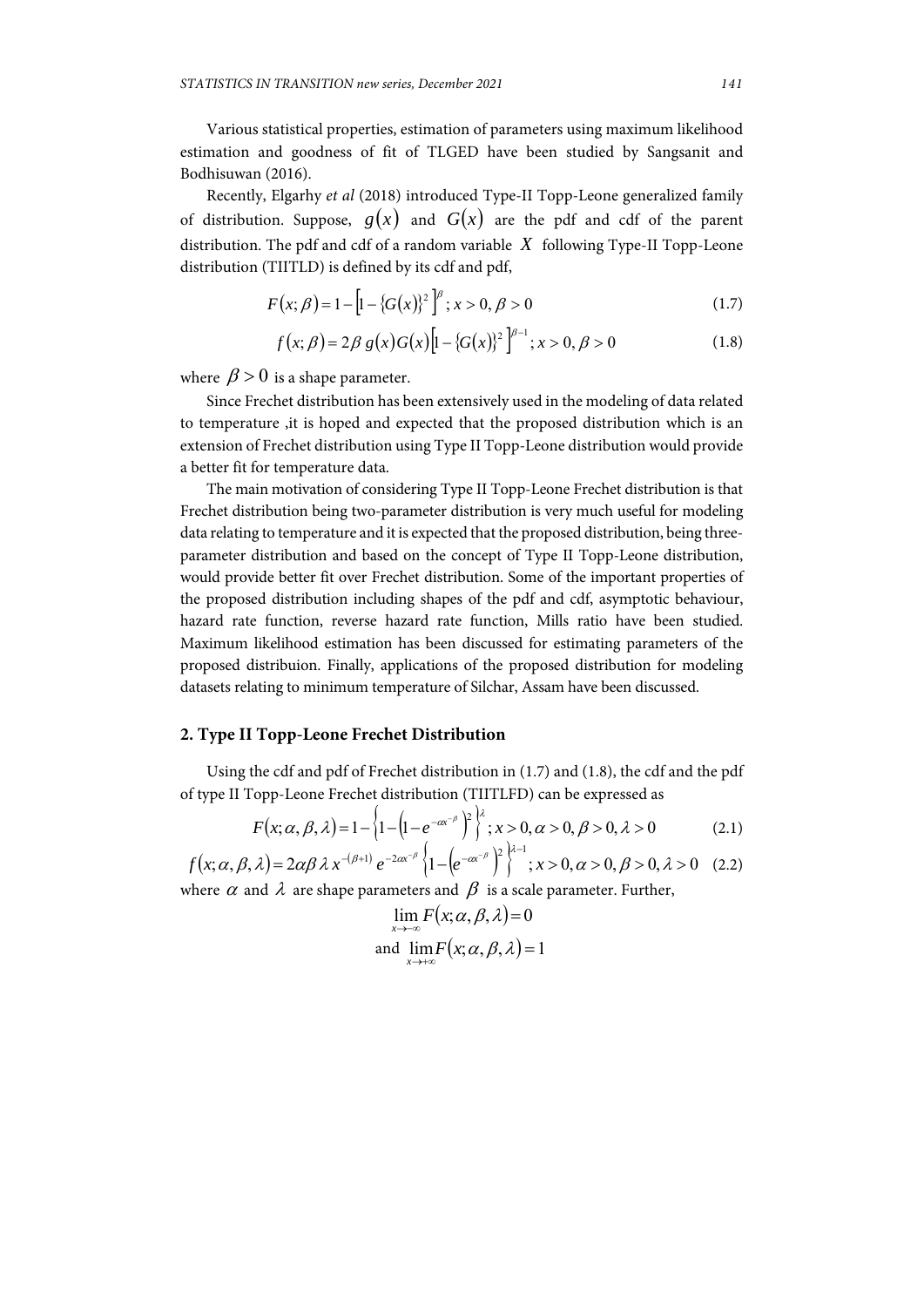This shows that TIITLFD is a proper density function.

Graphs of the pdf and the cdf of TIITLFD are shown in fig.1 and fig.2 for varying values of the parameters  $\alpha$ ,  $\beta$  and  $\lambda$ .



**Figure1.** Graphs of the pdf of TIITLFD for varying values of parameters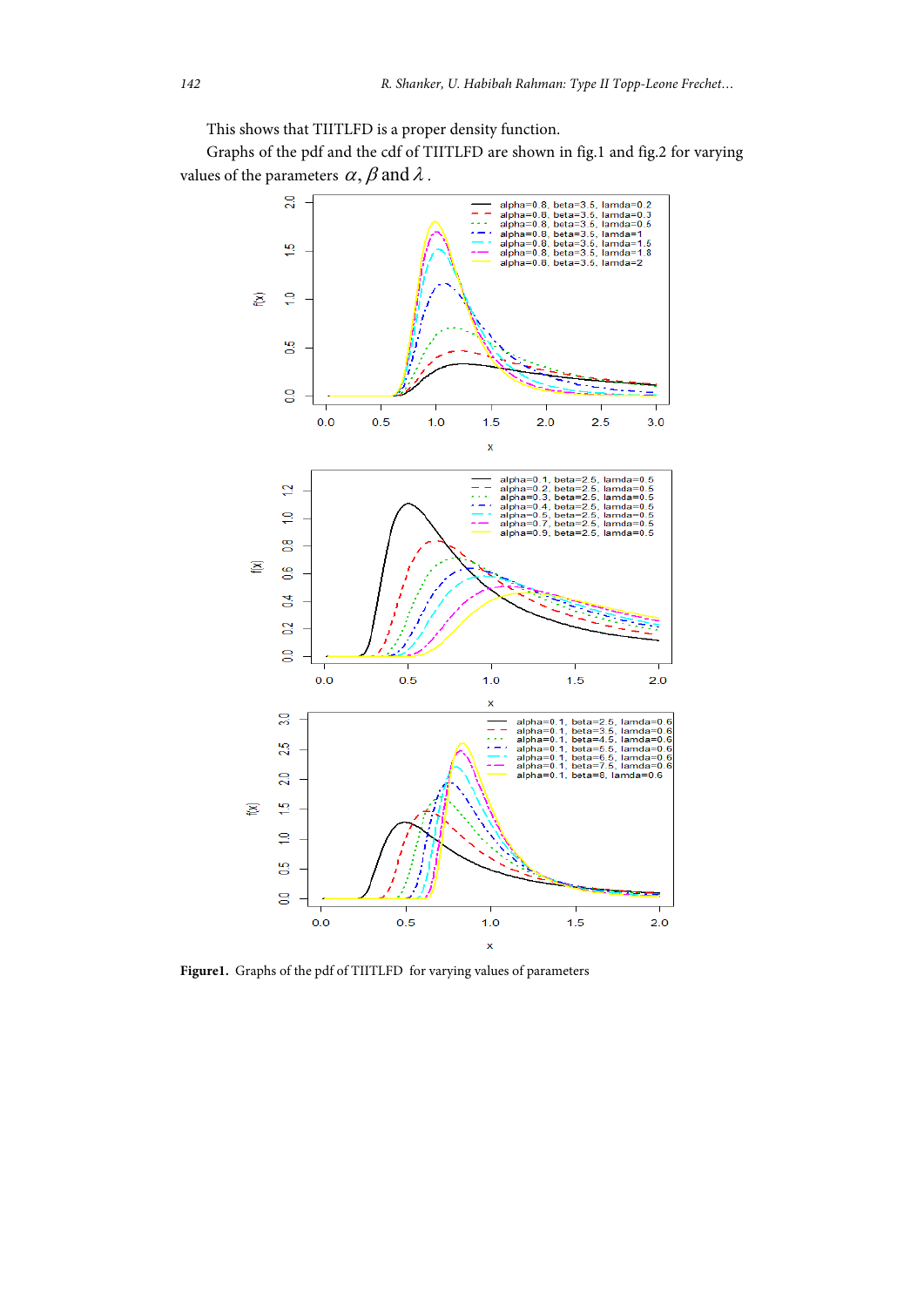

**Figure2.** Graphs of the cdf of TIITLFD for varying values of parameters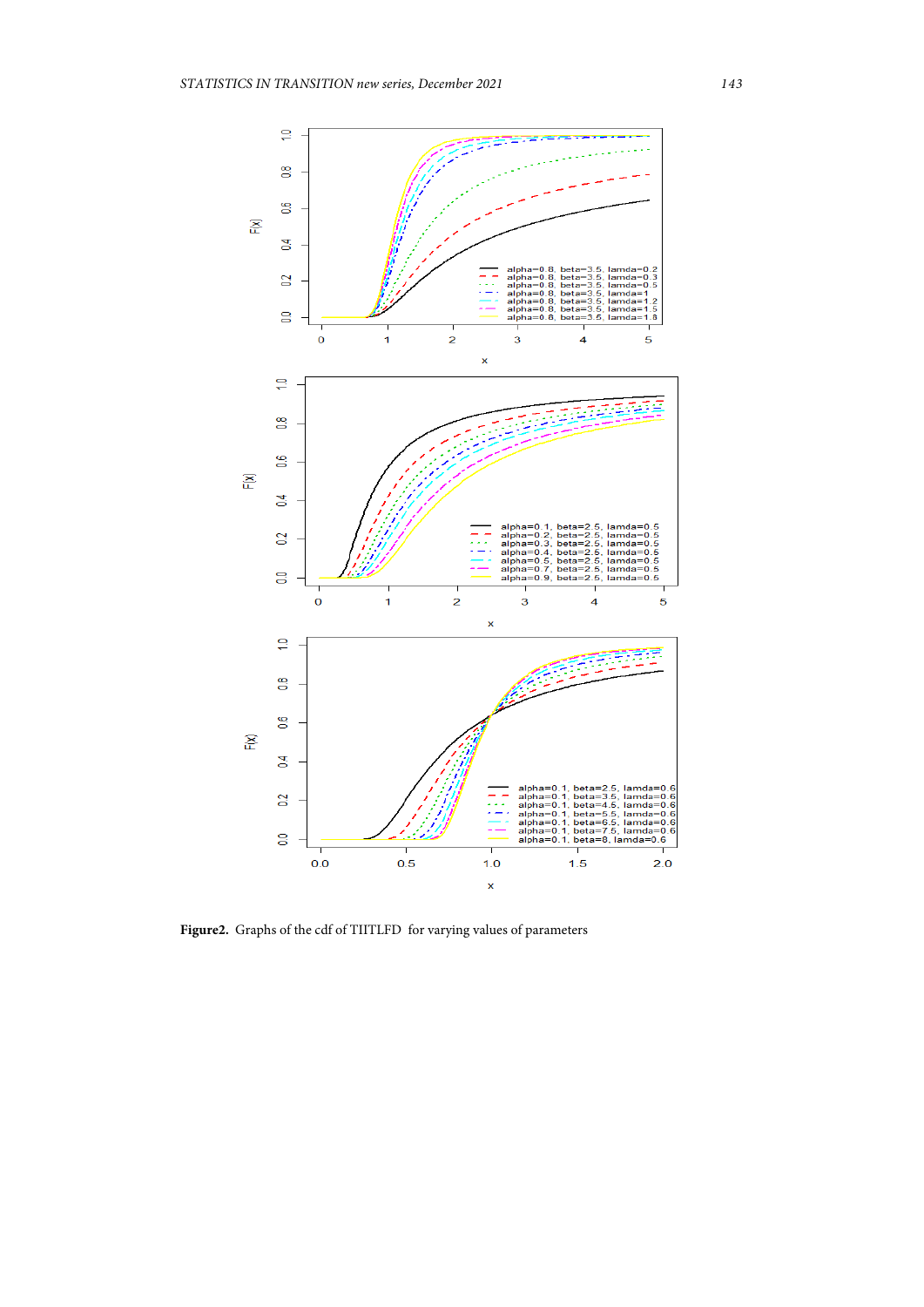#### **3. Statistical Properties**

In this section, statistical properties including asymptotic behaviour, survival function, hazard function, reverse hazard rate and mills ratio of TLLTLFD has been studied.

#### **3.1. Asymptotic behavior**

The asymptotic behavior of TIITLFD for  $x \to 0$  and  $x \to \infty$  are

$$
\lim_{x \to 0} f(x; \alpha, \beta, \lambda) = \lim_{x \to 0} \left[ 2\alpha \beta \lambda x^{-(\beta+1)} e^{-2\alpha x^{-\beta}} \left\{ 1 - \left( e^{-\alpha x^{-\beta}} \right)^2 \right\}^{\lambda - 1} \right] = 0
$$
\nand\n
$$
\lim_{x \to \infty} f(x; \alpha, \beta, \lambda) = \lim_{x \to \infty} \left[ 2\alpha \beta \lambda x^{-(\beta+1)} e^{-2\alpha x^{-\beta}} \left\{ 1 - \left( e^{-\alpha x^{-\beta}} \right)^2 \right\}^{\lambda - 1} \right] = 0.
$$

These results confirm that the proposed distribution has a mode.

#### **3.2. Reliability properties**

The survival function ( or the reliability function) is the propability that a subject survives longer than the expected time. The survival function of the TIITLFD is given by

$$
S(x; \alpha, \beta, \lambda) = 1 - F(x; \alpha, \beta, \lambda) = \left\{1 - \left(e^{-\alpha x^{-\beta}}\right)^2\right\}^{\lambda}.
$$

The hazard function (also known as the hazard rate, instantaneous failure rate or force of mortality) is the probability to measure the instant death rate of a subject. Suppose *X* be a continuous random variable with pdf  $f(x)$  and cdf  $F(x)$ . The hazard rate function of *X* is defined as

$$
h(x) = \lim_{\Delta x \to 0} \frac{P(X < x + \Delta x / X > x)}{\Delta x} = \frac{f(x)}{1 - F(x)}
$$

The corresponding  $h(x)$  of TIITLFD can be obtained as

$$
h(x; \alpha, \beta, \lambda) = \frac{2\alpha\beta\lambda x^{-(\beta+1)}e^{-2\alpha x^{-\beta}}}{1-\left(e^{-\alpha x^{-\beta}}\right)^2}
$$

The reverse hazard rate is the ratio between the probability density function and its distribution function. The reverse hazard function of TIITLFD is given by

$$
h_r(x) = \frac{2\alpha\beta\lambda x^{-(\beta+1)}\left\{1 - \left(e^{-\alpha x^{-\beta}}\right)^2\right\}^{\lambda-1}}{1 - \left\{1 - \left(e^{-\alpha x^{-\beta}}\right)^2\right\}^{\lambda}}
$$

The mills ratio is the ratio between the cdf and the pdf. The mills ratio of TIITLFD is

$$
\frac{1}{h_r(x;\alpha,\beta,\lambda)} = \frac{1 - \left\{1 - \left(e^{-\alpha x^{-\beta}}\right)^2\right\}^{\lambda-1}}{2\alpha\beta\lambda x^{-(\beta+1)}e^{-2\alpha x^{-\beta}}\left\{1 - \left(e^{-\alpha x^{-\beta}}\right)^2\right\}^{\lambda-1}}
$$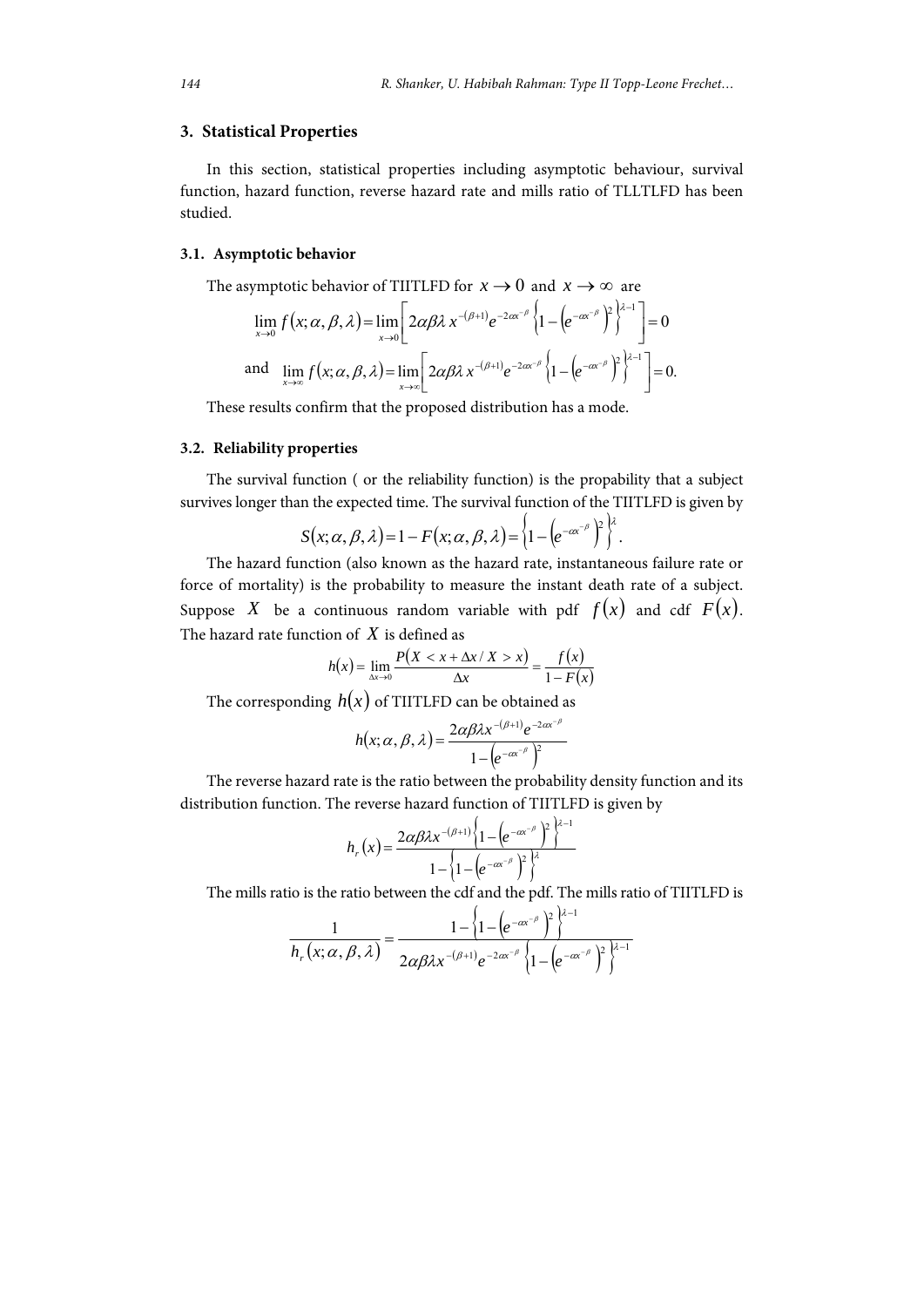Graphs of the survival function and the hazard function of TIITLFD are shown in fig.3 and fig.4 for varying values of the parameters  $\alpha$ ,  $\beta$  and  $\lambda$ .



**Figure 3.** Graphs of survival function of TIITLFD for varying values of parameters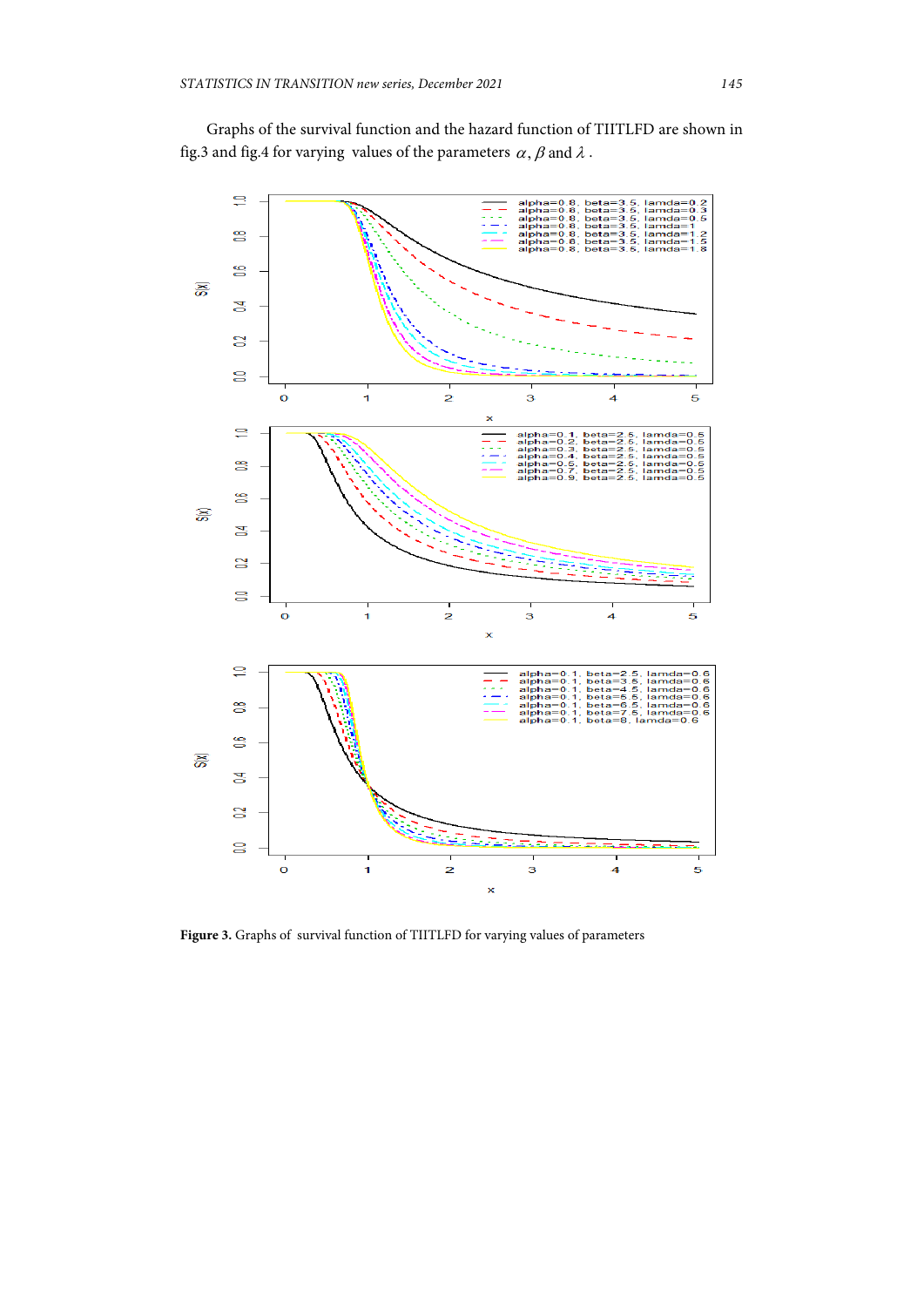

**Figure 4.** Graphs of hazard function of TIITLFD for varying values of parameters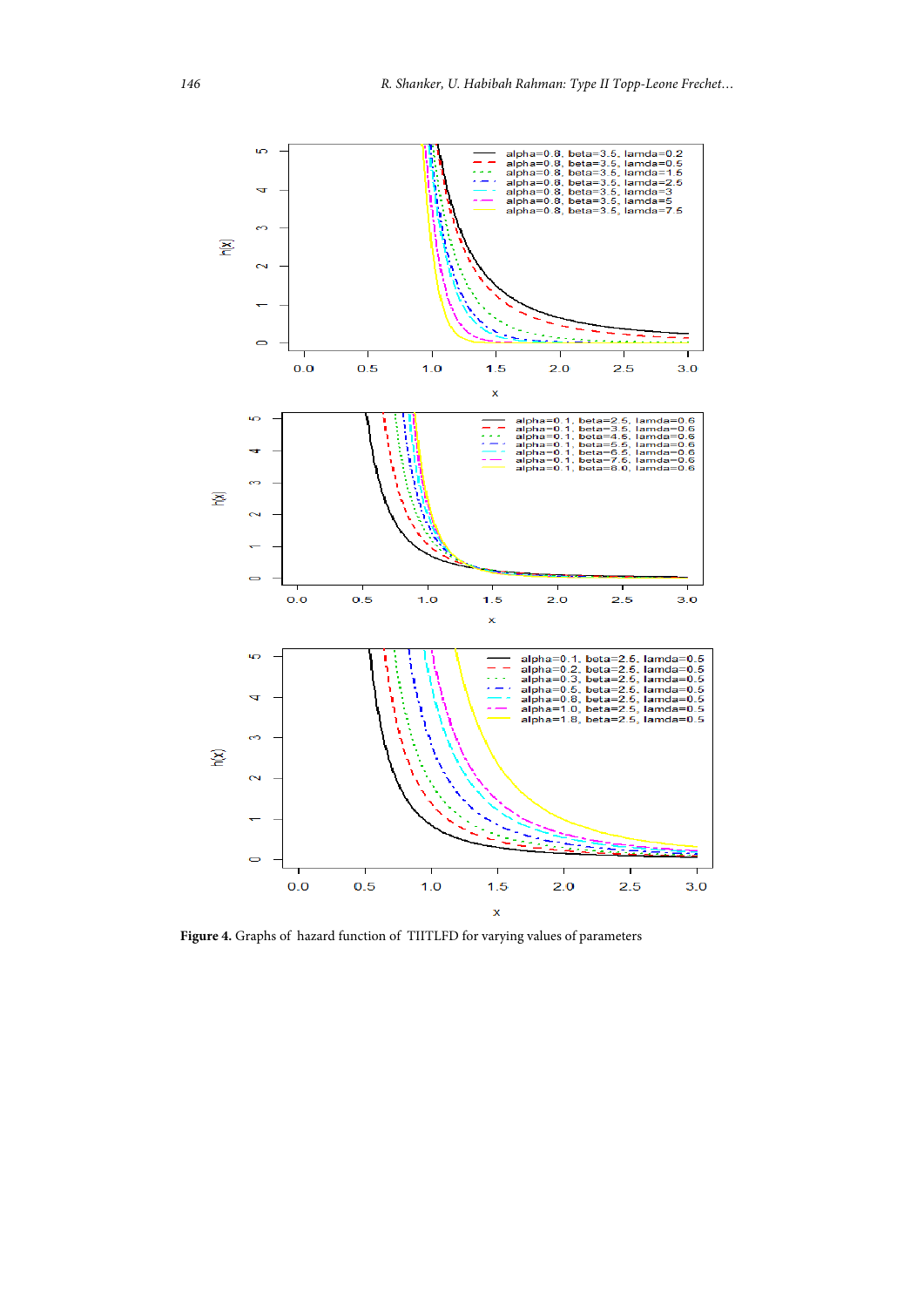#### **3.3. Quantile function**

The quantile function is defined as

$$
Q(u) = F^{-1}(u)
$$

Therefore, the corresponding quantile function for TIITLFD can be expressed as

$$
Q(u) = F^{-1}(x) = \left[ \frac{2\alpha}{-\ln\left\{1 - (1-u)^{\frac{1}{\lambda}}\right\}} \right]^{\frac{1}{\beta}}
$$

Let *U* has the uniform  $U(0,1)$  distribution. Taking  $u = 0.5$ , the median of TIITLFD can be obtained as

$$
Q(0.5) = F^{-1}(0.5) = \left[ \frac{2\alpha}{-\ln\left\{1 - (1 - 0.5)^{\frac{1}{\lambda}}\right\}} \right]^{\frac{1}{\beta}}
$$

Thus, the formula for generating random samples from TIITLFD for simulating random variable  $X$  is given by

$$
X = Q(u) = F^{-1}(u) = \left[ \frac{2\alpha}{-\ln\left(1 - (1 - u)^{\frac{1}{\lambda}}\right)} \right]^{\frac{1}{\beta}}
$$

## **4. Distribution of order statistics**

Let  $x_1, x_2, ..., x_n$  be the random samples from TIITLFD  $(\alpha, \beta, \lambda)$ . The pdf of *i*<sup>th</sup> order statistics is given by

$$
f_{i:n}(x) = \frac{n!}{(i-1)!(n-i)!} f_X(x) [F_X(x)]^{i-1} [1 - F_X(x)]^{n-1}
$$

The pdf of  $i^{th}$  order statistics  $X_{(i)}$  of TIITLFD is given by

$$
f_{in}(x) = \frac{n!}{(i-1)!(n-1)!} 2\alpha \beta \lambda x^{-(\beta+1)} e^{-2\alpha x^{-\beta}} \left\{ 1 - \left( e^{-\alpha x^{-\beta}} \right)^2 \right\}^{\lambda-1} \left[ 1 - \left( 1 - \left( e^{-\alpha x^{-\beta}} \right)^2 \right)^{\lambda} \right]^{i-1}
$$
  
 
$$
\times \left[ 1 - 1 - \left\{ 1 - \left( e^{-\alpha x^{-\beta}} \right)^2 \right\}^{\lambda} \right]^{n-i}
$$

Therefore, the pdf of the first order statistic  $X_{(1)}$  can be expressed as

$$
f_{1:n}(x) = n2\alpha\beta\lambda x^{-(\beta+1)}e^{-2\alpha x^{-\beta}}\left\{1-\left(e^{-\alpha x^{-\beta}}\right)^2\right\}^{\lambda-1}\left[1-1-\left\{1-\left(e^{-\alpha x^{-\beta}}\right)^2\right\}^{\lambda}\right]^{n-1}
$$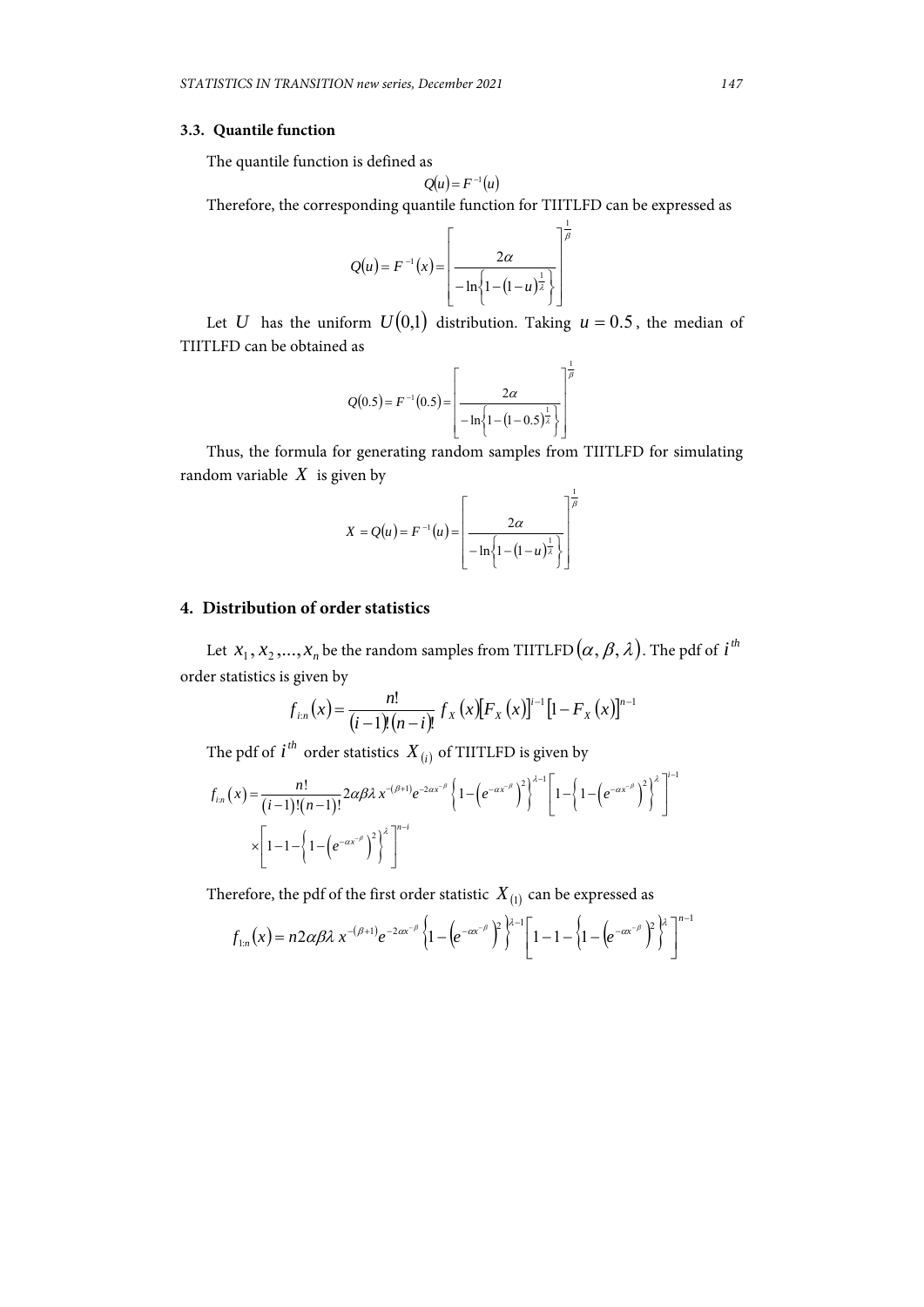The pdf of the highest order statistic  $X_{(n)}$  can be expressed as

$$
f_{n:n}(x) = n2\alpha\beta\lambda x^{-(\beta+1)}e^{-2\alpha x^{-\beta}}\left[1-\left(1-\left(e^{-\alpha x^{-\beta}}\right)^2\right)^{\lambda}\right]^{n-1}
$$

## **5. Maximum likelihood estimation**

Let  $x_1, x_2, ..., x_n$  be a random sample of size *n* from a TIITLFD  $(\alpha, \beta, \lambda)$ . The log-likelihood function can be expressed as

$$
\log L = \sum_{i=1}^{n} \log f\left(x; \alpha, \beta, \lambda\right) = n\left(\log 2 + \log \alpha + \log \beta + \log \lambda\right) - \left(\beta + 1\right) \sum_{i=1}^{n} x_i
$$

$$
-2\alpha \sum_{i=1}^{n} x_i^{-\beta} + \left(\lambda - 1\right) \sum_{i=1}^{n} \log \left\{1 - \left(e^{-\alpha x_i^{-\beta}}\right)^2\right\}
$$

The maximum likelihood estimate (MLE)  $(\hat{\alpha}, \hat{\beta}, \hat{\lambda})$  of  $(\alpha, \beta, \lambda)$  of TIITLFD are the solutions of the following log- likelihood equations

$$
\frac{\partial \log L}{\partial \alpha} = \frac{n}{\alpha} - 2 \sum_{i=1}^{n} x_i^{-\beta} + 2(\lambda - 1) \sum_{i=1}^{n} \frac{x^{-\beta} \left(e^{-\alpha x_i^{-\beta}}\right)^2}{1 - \left(e^{-\alpha x_i^{-\beta}}\right)^2} = 0
$$
\n
$$
\frac{\partial \log L}{\partial \beta} = \frac{n}{\beta} - \sum_{i=1}^{n} \log x_i + 2\alpha \beta \sum_{i=1}^{n} x_i^{-\beta} \log x_i + 2\alpha (\lambda - 1) \sum_{i=1}^{n} \frac{x_i^{-\beta} \log x_i \left(e^{-\alpha x_i^{-\beta}}\right)^2}{1 - \left(e^{-\alpha x_i^{-\beta}}\right)^2} = 0
$$
\n
$$
\frac{\partial \log L}{\partial \lambda} = \frac{n}{\beta} - \sum_{i=1}^{n} \log \left[1 - \left(e^{-\alpha x_i^{-\beta}}\right)^2\right] = 0
$$

These log-likelihood equation can't be solved analytically and required statistical software with iterative numerical techniques. These equations can be solved using Rsoftware.

The 3×3 observed information matrix of TIITLFD can be presented as,

$$
\begin{pmatrix}\n\hat{\alpha} \\
\hat{\beta} \\
\hat{\lambda}\n\end{pmatrix}\n\sim\n\begin{bmatrix}\n\alpha \\
\beta \\
\beta \\
\lambda\n\end{bmatrix}\n\cdot\n\begin{bmatrix}\n\frac{\partial^2 \log L}{\partial \alpha^2} & \frac{\partial^2 \log L}{\partial \alpha \partial \beta} & \frac{\partial^2 \log L}{\partial \alpha \partial \lambda} \\
\frac{\partial^2 \log L}{\partial \beta \partial \alpha} & \frac{\partial^2 \log L}{\partial \beta^2} & \frac{\partial^2 \log L}{\partial \beta \partial \lambda} \\
\frac{\partial^2 \log L}{\partial \lambda \partial \alpha} & \frac{\partial^2 \log L}{\partial \lambda \partial \beta} & \frac{\partial^2 \log L}{\partial \lambda^2}\n\end{bmatrix}
$$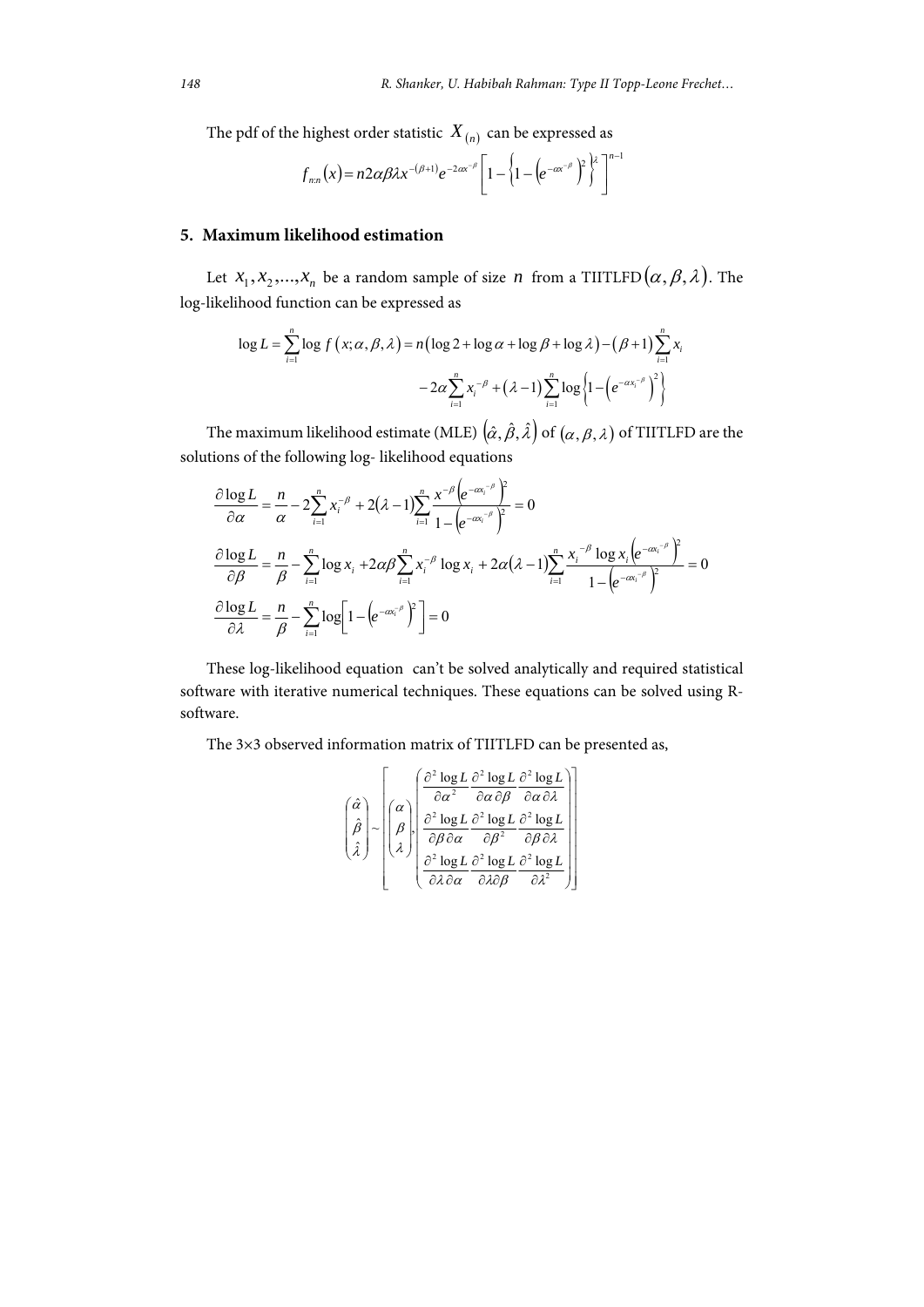The inverse of the information matrix results in the well-known variancecovariance matrix. The 3×3 approximate Fishar information matrix corresponding to the above observed information matrix is given by

$$
I^{-1} = -E \left[ \frac{\frac{\partial^2 \log L}{\partial \alpha^2} \frac{\partial^2 \log L}{\partial \alpha \partial \beta} \frac{\partial^2 \log L}{\partial \alpha \partial \lambda} \right]
$$

$$
I^{-1} = -E \left[ \frac{\frac{\partial^2 \log L}{\partial \beta \partial \alpha} \frac{\partial^2 \log L}{\partial \beta^2} \frac{\partial^2 \log L}{\partial \beta \partial \lambda} \frac{\partial^2 \log L}{\partial \beta \partial \lambda} \frac{\partial^2 \log L}{\partial \lambda \partial \alpha} \frac{\partial^2 \log L}{\partial \lambda \partial \beta} \frac{\partial^2 \log L}{\partial \lambda^2} \right]
$$

The solution of the Fishar information matrix will yield asymptotic variance and covariance of the ML estimators for  $(\hat{\alpha}, \hat{\beta}, \hat{\lambda})$ . The approximate 100(1-α)% confidence intervals for  $(\alpha, \beta, \lambda)$  respectively are  $n^{n}$   $\frac{a}{2}$   $n$   $\frac{a}{2}$   $n$  $\alpha_{\alpha} \frac{\partial \alpha_{\alpha}}{\partial x}, \ \hat{\beta} \pm Z_{\alpha} \frac{\partial \beta_{\beta}}{\partial x}$  and  $\hat{\lambda} \pm Z_{\alpha} \frac{\partial \lambda_{\lambda}}{\partial x}$  $\hat{\alpha} \pm Z_{\alpha} \frac{\sigma_{\alpha\alpha}}{\sigma_{\beta}}, \ \hat{\beta} \pm Z_{\alpha} \frac{\sigma_{\beta\beta}}{\sigma_{\beta}}$  and  $\hat{\lambda} \pm Z_{\alpha} \frac{\sigma_{\beta}}{\sigma_{\beta}}$ 2  $\binom{n}{2}$  2  $\binom{n}{2}$  2  $\hat{\chi} \pm Z_{\alpha} \frac{\sigma_{\alpha \alpha}}{\sigma_{\alpha \beta}}, \ \hat{\beta} \pm Z_{\alpha} \frac{\sigma_{\beta \beta}}{\sigma_{\alpha \beta}}$  and  $\hat{\lambda} \pm Z_{\alpha} \frac{\sigma_{\lambda \lambda}}{\sigma_{\alpha \beta}},$ 

where  $Z_{\alpha}$  is the upper 100 $\alpha$ <sup>th</sup> percentile of the standard normal distribution.

## **6. Applications**

In this study, monthly mean temperature series of Silchar city, Assam, India from January 1988-July 2018 (30 years) which is collected by India Meteorological Department, Pune, India has been analyzed. For the application purpose , the datasets from January to July has been considered. The data sets are given in Table 1.

**Table 1.** Minimum temperature data for the district Silchar (Assam, India) from 1988-2018

| Months         | Temperature Data (Minimum Temperature)                                                                                                                                                         |  |  |  |  |
|----------------|------------------------------------------------------------------------------------------------------------------------------------------------------------------------------------------------|--|--|--|--|
| <b>JANUARY</b> | 11.7, 9.7, 11.6, 11.5, 13.5, 12.2, 12.5, 11.5, 12.4, 11.9, 13.3,<br>12.3, 12.3, 11.3, 13.5, 12.5, 13.9, 12.5, 11.9, 11.4, 12.8, 12.9,<br>11.1, 11.7, 12.3, 10.3, 12.1, 14.1, 12.6, 12.3, 11.9  |  |  |  |  |
| FEBRUARY       | 12.2, 12.8, 13.8, 16.0, 14.0, 14.9, 13.1, 13.8, 14.8, 13.6, 15.4,<br>15.6, 13.9, 14.2, 14.6, 15.0, 14.1, 16.4, 16.9, 14.6, 12.6, 13.6,<br>10.8, 13.4, 12.7, 14.3, 12.8, 13.5, 16.3, 14.6, 14.4 |  |  |  |  |
| MARCH          | 15.8, 16.1, 15.1, 19.5, 19.6, 17.3, 18.4, 16.7, 19.6, 19.0, 17.2,<br>18.3, 18.2, 17.9, 17.6, 17.6, 19.8, 19.7, 18.8, 16.5, 18.4, 17.9,<br>18.9, 17.5, 18.8, 17.6, 16.4, 17.6, 19.4, 17.3, 16.9 |  |  |  |  |
| APRIL          | 19.2, 19.7, 17.5, 20.9, 22.0, 20.3, 21.1, 21.2, 21.8, 20.1, 21.5,<br>23.6, 21.6, 21.8, 20.8, 22.1, 21.0, 22.0, 21.5, 20.9, 22.1, 21.9,<br>21.7, 21.2, 20.4, 20.9, 20.8, 21.2, 21.7, 20.6, 19.9 |  |  |  |  |
| MAY            | 20.0, 22.7, 21.3, 22.2, 22.5, 22.2, 24.0, 24.2, 23.5, 22.9, 24.2,<br>23.5, 23.5, 23.7, 22.9, 23.7, 23.8, 22.2, 23.3, 24.1, 23.7, 23.4,<br>23.4, 23.1, 23.0, 22.1, 23.2, 23.1, 23.2, 23.3, 21.4 |  |  |  |  |
| <b>JUNE</b>    | 22.6, 23.3, 22.4, 24.8, 25.0, 24.5, 25.3, 25.3, 24.6, 24.6, 25.3,<br>25.3, 25.2, 25.4, 25.0, 24.9, 25.3, 25.6, 24.5, 25.1, 25.0, 25.1,<br>24.7, 25.3, 24.3, 25.1, 25.4, 25.1, 25.4, 24.6, 23.6 |  |  |  |  |
| <b>JULY</b>    | 24.3, 23.2, 21.9, 25.9, 25.3, 25.2, 25.7, 25.6, 25.3, 25.7, 25.6,<br>25.4, 25.6, 25.8, 25.4, 25.9, 25.0, 25.4, 26.0, 25.7, 25.5, 25.9,<br>25.8, 25.5, 25.7, 24.6, 25.8, 25.7, 25.6, 25.3, 24.6 |  |  |  |  |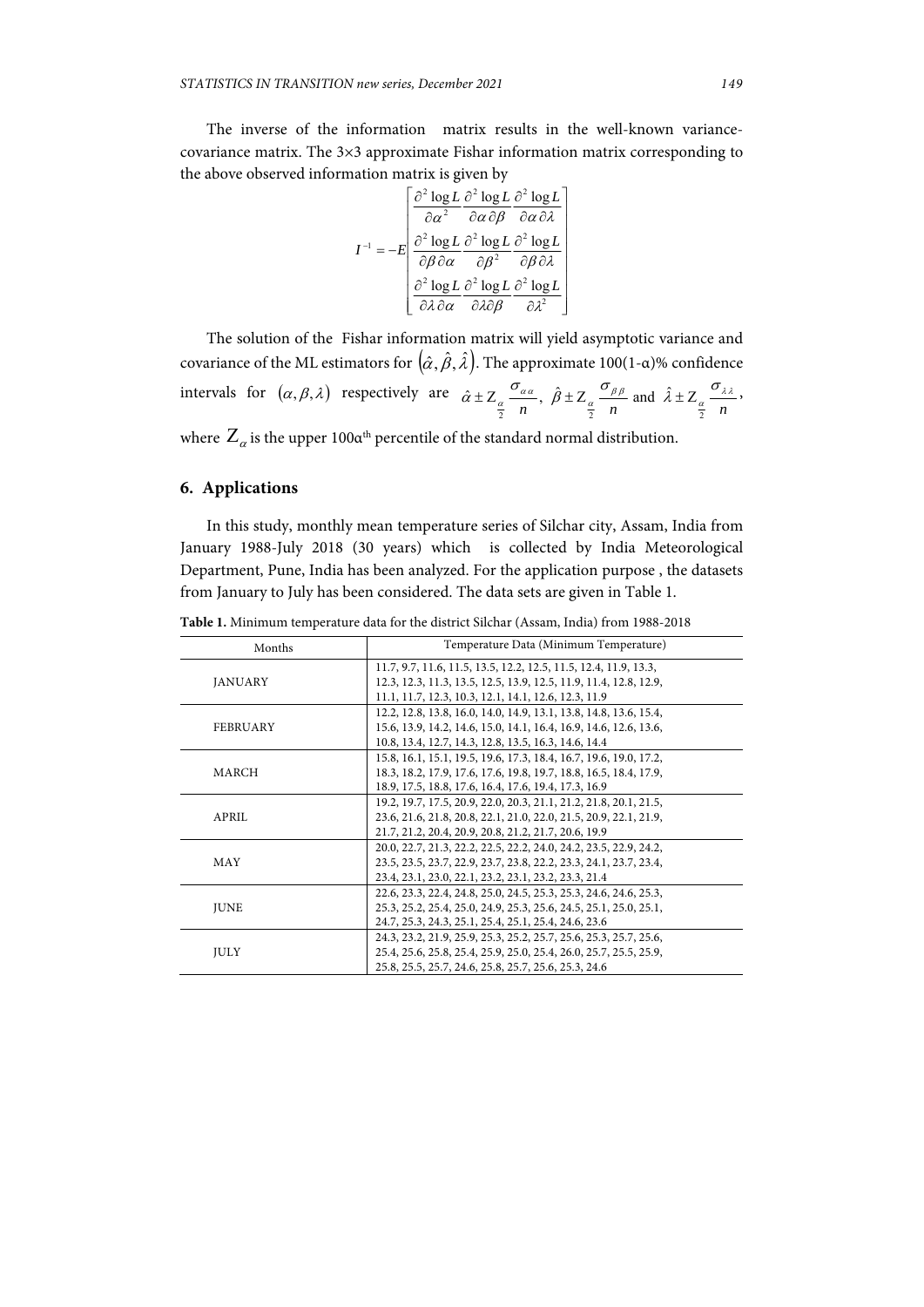In order to compare the TIITLFD with Frechet distribution (FD), we consider the criteria like Bayesian information criterion *(BIC),* Akaike Information Criterion *(AIC),* Akaike Information Criterion Corrected ( $AICC$ ) and  $-2log L$ . The better distribution corresponds to lesser values of *AIC*, *BIC*, *AICC* and  $-2 \log L$ . The formulae for calculating *AIC, BIC* and *AICC* are as follows:

$$
AIC = 2K - 2\log L, BIC = k\log n - 2\log L, AICC = AIC + \frac{2k(k+1)}{(n-k-1)},
$$

where *k* is the number of parameters, *n* is the sample size and *-2 logL* is the maximized value of log likelihood function. The ML estimates of the parameters of the considered distributions along with values of  $-2\log L$ , *AIC*, *AICC* and *BIC* for the datasets in table 1 are presented in table 2.

**Table 2.** ML estimates of the parameters of the considered distributions along with values of 2log *L* ,AIC, AICC and BIC

| Month           | Distribution   | ML Estimates of Parameters |         | $-2\log L$  | AIC    | <b>AICC</b> | BIC    |        |
|-----------------|----------------|----------------------------|---------|-------------|--------|-------------|--------|--------|
|                 |                | $\alpha$                   | $\beta$ | $\lambda$   |        |             |        |        |
| <b>JANUARY</b>  | TIITLFD        | 855.7040                   | 2.2127  | 580.9820    | 83.65  | 89.65       | 90.54  | 93.95  |
|                 | FD             | 902968.012                 | 6.4906  |             | 109.77 | 113.77      | 114.66 | 116.64 |
| <b>FEBRUARY</b> | TIITLFD        | 610.0494                   | 1.9935  | 329.3614    | 104.71 | 110.71      | 115.60 | 115.01 |
|                 | FD             | 237844.5                   | 5.6279  |             | 128.31 | 132.31      | 133.20 | 135.18 |
| MARCH           | TIITLFD        | 3225.3562                  | 2.3447  | 1082.718    | 99.44  | 105.44      | 106.33 | 109.74 |
|                 | FD             | 716761.3                   | 5.5199  | $- - - - -$ | 139.62 | 143.62      | 144.51 | 146.49 |
| <b>APRIL</b>    | <b>TIITLFD</b> | 8331.643                   | 2.4482  | 9238.186    | 90.04  | 96.04       | 96.93  | 100.34 |
|                 | FD             | 437995.8                   | 5.0533  | $- - - - -$ | 152.98 | 156.99      | 157.88 | 159.85 |
| MAY             | <b>TIITLFD</b> | 12063.11                   | 3.1993  | 2436.307    | 76.37  | 82.37       | 83.26  | 86.67  |
|                 | FD             | 312889.7                   | 4.7984  |             | 160.60 | 164.60      | 165.49 | 167.47 |
| <b>JUNE</b>     | TIITLFD        | 25189.16                   | 3.3265  | 7596.683    | 78.99  | 68.99       | 69.89  | 73.30  |
|                 | FD             | 905187.7                   | 5.0160  |             | 161.98 | 165.98      | 166.86 | 168.84 |
| JULY            | TIITLFD        | 25713.03                   | 3.3140  | 5699.862    | 64.38  | 70.38       | 71.27  | 74.69  |
|                 | FD             | 462271.8                   | 4.7767  |             | 166.41 | 170.41      | 171.30 | 173.28 |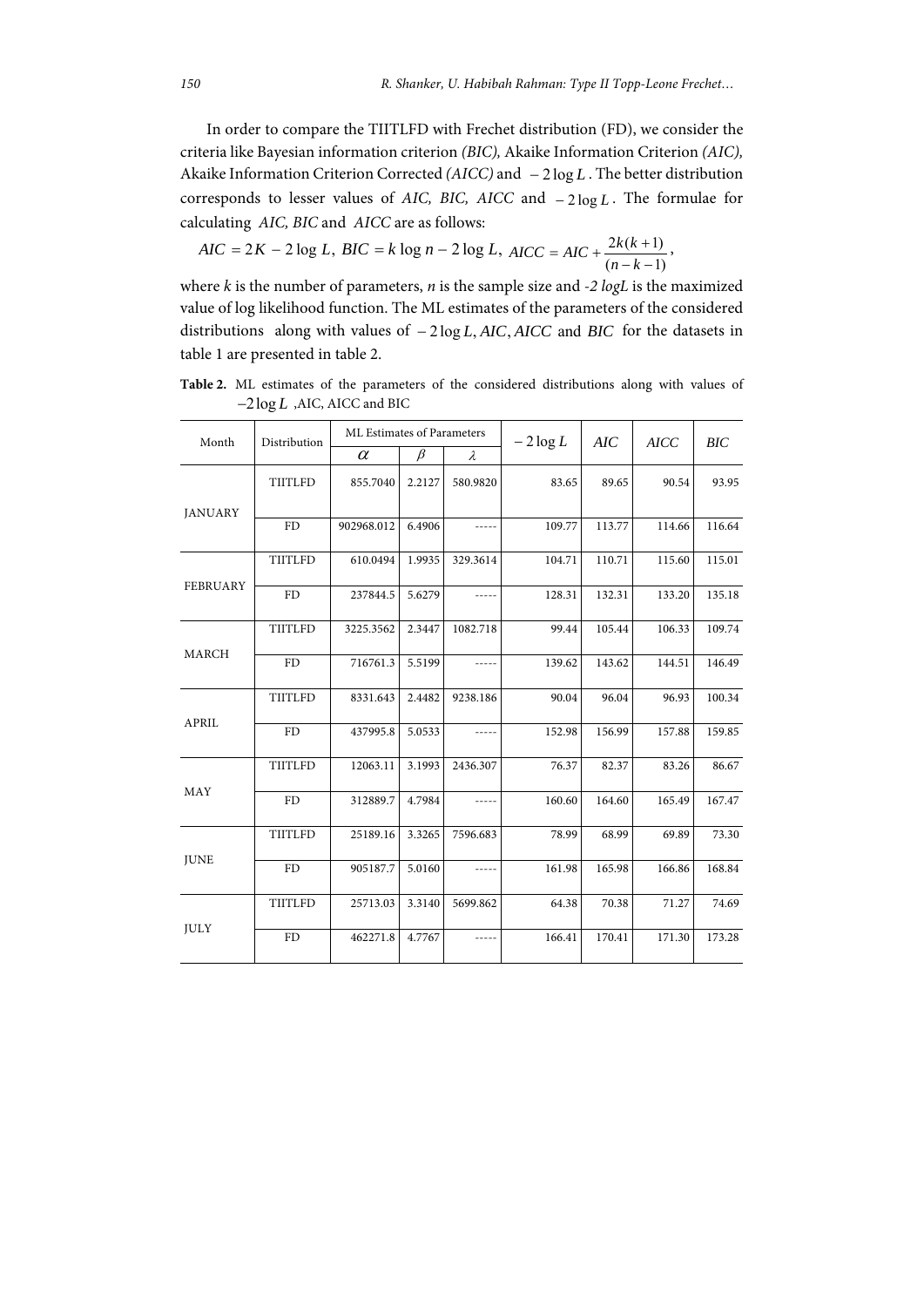It is obvious from above table 2 that TIITLFD provides much better fit than Frechet distribution for data relating to minimum temperature and hence the proposed distribution can be considered an improtant distribution for modeling minimum temperaure data.

#### **6. Concluding remarks**

In this paper Type II Topp-Leone Frechet distribution (TIITLFD) has been proposed. Its statistical properties including behaviour of pdf, cdf and hazard rate function have been discussed. The distribution of the order statistics has been given. The maximum likelihood estimation for estimating parameters of the proposed distribution has been discussed. The applications of the proposed distribution for modeling data relating to temperature has been explained and the goodness of fit of the TIITLFD and Frechet distribution has been presented for ready comparison.

## **Acknowledgements**

Authors are grateful to the Editor-In-Chief of the journal and anonymous reviewer for constructive and fruitful comments which improved both the presentation and the quality of the paper.

## **References**

- Afify, A. Z., Yousof, H. M., Cordeiro, G. M., Ortega, E. M. M., Nofai, Z. M., (2016). The Weibull-Frechet distribution and its application, *Journal of Applied Statistics*, Vol. 43, Issue. 14, pp. 2608–2626.
- Al-Zaharani, B., (2012). Goodness of fit for the Topp-Leone distribution with unknown parameters, *Applied Mathematical Sciences*, Vol. 6, pp. 6355–6363.
- Elgarhy, M., Nasir, M. A., Jamal, F., Ozel, G., (2018). The type II Topp-Leone family of distributions: properties and applications, *Journal of Statistics and Management Systems*, Vol. 21, No. 8, pp. 1529–1551.
- Fréchet, M., (1927). Sur la loi de Probabilité de l'écart Maximum, *Annales de la Société Polonaise de Mathematique*, Vol.6, pp. 93–116.
- Ghitany, M.E., Kotz, S., Xie, M., (2011). On some reliability measures and their stochastic orderings for the Topp-Leone distribution, *Journal of Applied Statistics,*  Vol. 32, No. 7, pp. 715–722.